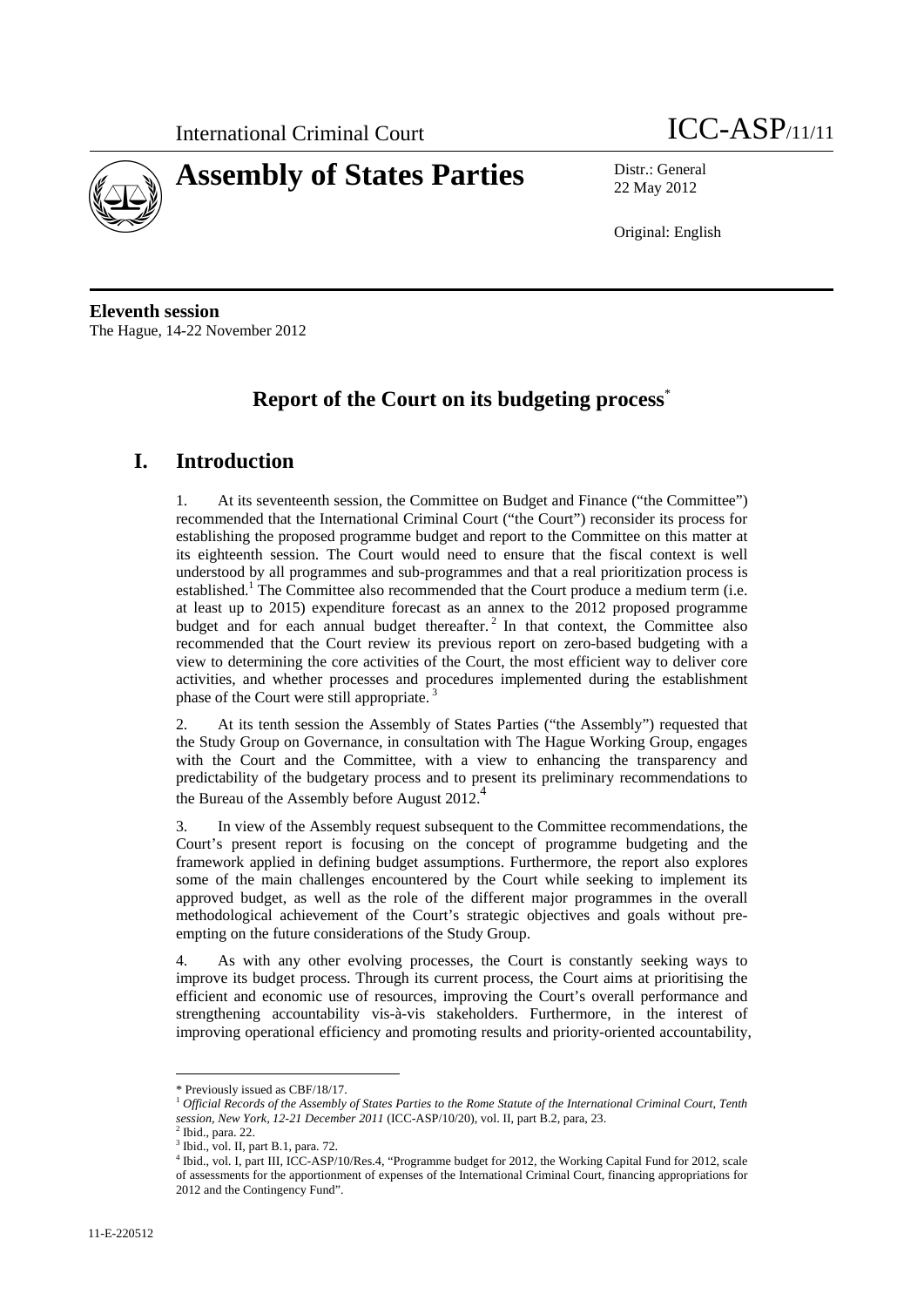the Court has been looking into its practices and processes with a view to transitioning from a budget system based on the control of inputs to a system focused on outputs or outcomes.

5. It should be noted that the current budget process and format has been influenced by the numerous guidelines, reviews and analysis carried out within the Court over time and in consultations with various stakeholders, in particular with the Committee, the Bureau's working groups in New York and The Hague as well as of intensive deliberations at the different sessions of the Assembly of States Parties

6. In accordance with Financial Rule 103.2, the Registrar asks the Office of the Prosecutor and relevant Heads of organizational units of other organs of the Court to prepare programme budget proposals for the following financial period. The methodology used for building up the budget proposals in the Registry area is initially based on the individual Certifying Officers' responsibility to identify their proposed needs, which are subject to further scrutiny, in accordance with their annual work plans, which are in turn based on the foreseen activities of the Court. For the Judiciary, the Chef de Cabinet (as Certifying Officer) has overall responsibility for drawing up the budget in consultation with Divisions and Chambers. In the OTP the Head of the Services Section (as Certifying Officer) has the overall responsibility for drawing up the budget in consultation with the Heads of Divisions and the Prosecutor.

7. After the approval of the programme budget and throughout the implementation phase of the Court's budget, Certifying Officers, monitor the use of the resources allocated to their operational units.

8. On this basis, the Court has developed a concept of connections between different levels of long-term goals, implementation goals as well as standards for efficiency and effectiveness indicators at the sub-programme level of selected budget users. Such a theoretical and methodological framework serves as the basis for realizing the short-term budget priorities and the three primary long-term strategic objectives...<sup>5</sup> I.

9. The key objectives of the present budget process are to:

(a) Maintain stable and sustained financial support to ensure adequate resources are available for effective and efficient operations of the Court;

(b) Fully leverage available resources and maximize their output and efficiency;

(c) Enforce a strict budget discipline and encourage mandate-oriented budgeting; and

(d) Achieve balance between the practical needs and the resource constraints through fiscal discipline and the adequate implementation of the Court's mandate.

10. The complexity of the Court's budget process, with independent decision making, an area of common services within the Registry and one Budget, requires it to start very early in the year preceding the budget year, and to involve a wide range of actors within the different organs of the Court. Accordingly, the preparation stage of the budget commences with the determination of the assumptions at the beginning of the year and ends once it is submitted to the Committee in advance of the latter's autumn session. In thorough consultations with the Court, the Committee then considers the proposed budget and makes independent technical recommendations for the benefit of States Parties and of the Court. After the Committee has issued its recommendations, the Bureau working group in The Hague engages with the Court in a detailed facilitation process in advance of the discussions at the Assembly. The process is completed at the end of the year with the adoption by the Assembly of the approved programme budget. While these different stages are all integral parts of the budget process, this paper will focus on the first part, that is, the preparation of the budget proposal up to its submission to the Committee.

 $<sup>5</sup>$  According to the Court's current strategic plan, the three primary long-term strategic objectives are a) fair,</sup> effective and efficient legal proceedings applying high legal standards; b) ensuring that the Court is a wellrecognized and adequately supported institution; and c) ensuring that the Court becomes a model of public administration. *See Official Records of the Assembly of States Parties to the Rome Statute of the International Criminal Court, Tenth session, New York, 12-21 December 2011* (ICC-ASP/10/20), vol. II, part A, para. 17 (table 2).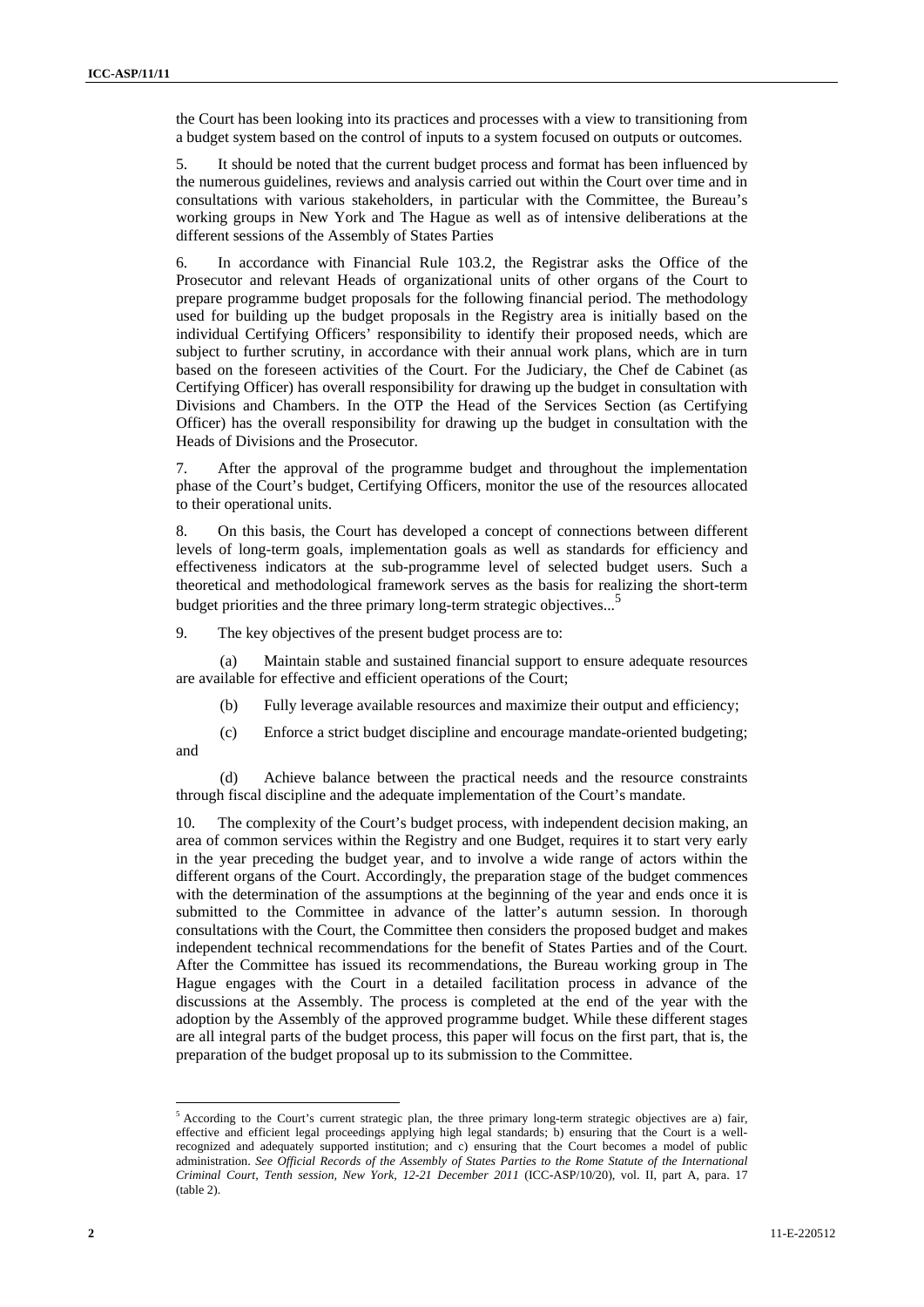#### **A. Roles and responsibilities of key stakeholders in the budget process internal stakeholders**

11. Regulation 3 and Rule 103.2(1) of the Financial Regulations and Rules that the proposed programme budget for each financial period shall be prepared by the Registrar in consultation with the other organs of the Court and on the basis of programme budget proposals received from the Office of the Prosecutor and relevant Heads of organizational units of other organs of the Court, which are to be prepared at such times and in such detail as the Registrar may prescribe in accordance with the appropriate regulatory framework.<sup>6</sup> The Budget Working Group (BWG) and the Coordination Council have an instrumental coordinating role throughout the different stages of the budget process.

12. The BWG is the technical level inter-organ working group, composed by representatives of Presidency, the Office of the Prosecutor (OTP) and Registry. It facilitates and coordinates the preparation and implementation of the budget. The BWG meets on a weekly basis in order to prepare and propose budget assumptions, priorities and objectives, to set up the structure of the budget and to agree on a timeline and key dates for the preparation of the budget. The results of these consultations are then transmitted to the monthly meetings of the Coordination Council for its consideration.

13. The Coordination Council comprises the President, the Prosecutor and the Registrar and meets on a monthly basis to discuss and coordinate the administrative activities of the organs of the Court<sup>7</sup> and, in particular, to agree on the appropriate direction to take in the budget process. Accordingly, the Coordination Council is the body which ultimately agrees on the budget assumptions and on the overall budget proposal before it is finalized and submitted to States Parties and the Committee for its consideration. As such, the Coordination Council agrees on the general budgetary strategy, on the budget assumptions and objectives, and finally on the Court's proposed programme budget.

#### **B. External Stakeholders**

#### **1. Committee on Budget and Finance**

14. The Committee is responsible for the independent technical examination of any document submitted to the Assembly that contains financial or budgetary implications or any such other matter of a financial, budgetary or administrative nature as may be entrusted to it by the Assembly. In particular, the Committee reviews the proposed programme budget of the Court and makes the relevant recommendations to the Assembly concerning the proposed programme budget. Thus, the Committee provides a mechanism for the budgetary and financial review and monitoring of the resources of the Court.

#### **2. The Hague and New York Working Groups of the Bureau**

15. At its third session, the Assembly requested the Bureau to intensify the dialogue between the Assembly and the Court by focusing on priority issues in a manner respectful of prosecutorial and judicial independence and of the special role of the Committee.<sup>8</sup> For this purpose, on 1 December 2004, the Bureau established two informal working groups, of equal standing, one based in The Hague and the other in New York.<sup>9</sup> While the Bureau has consistently entrusted the Working Group in The Hague with facilitating discussions on the Court's proposed programme budget in advance of the sessions of the Assembly, nonetheless, given the broader representation of States Parties at the United Nations

<sup>&</sup>lt;sup>6</sup> In accordance with Regulation 1.4, all regulations shall be implemented in a manner consistent with the responsibilities of the Prosecutor and of the Registrar as set out in articles 42, paragraph 2, and 43, paragraph 1, of the Rome Statute. The Prosecutor and the Registrar shall cooperate, taking into account the independent exercise by the Prosecutor of his or her functions under the Statute.

<sup>7</sup>

<sup>&</sup>lt;sup>7</sup> Regulations of the Court, Regulation 3 'Coordination Council' 8 *Official Records of the International Criminal Court, Third* 8 *Official Records of the Assembly of States Parties to the Rome Statute of the Internation session, The Hague,* 6-10 September 2004 (ICC-ASP/3/25), part III, ICC-ASP/3/Res. 8. 9 *Official Records of the Assembly of States Parties to the Rome Statute of the International Criminal Court, fourth* 

*session, New York,* (ICC-ASP/4/32), vol. II, part B.2, para. 21.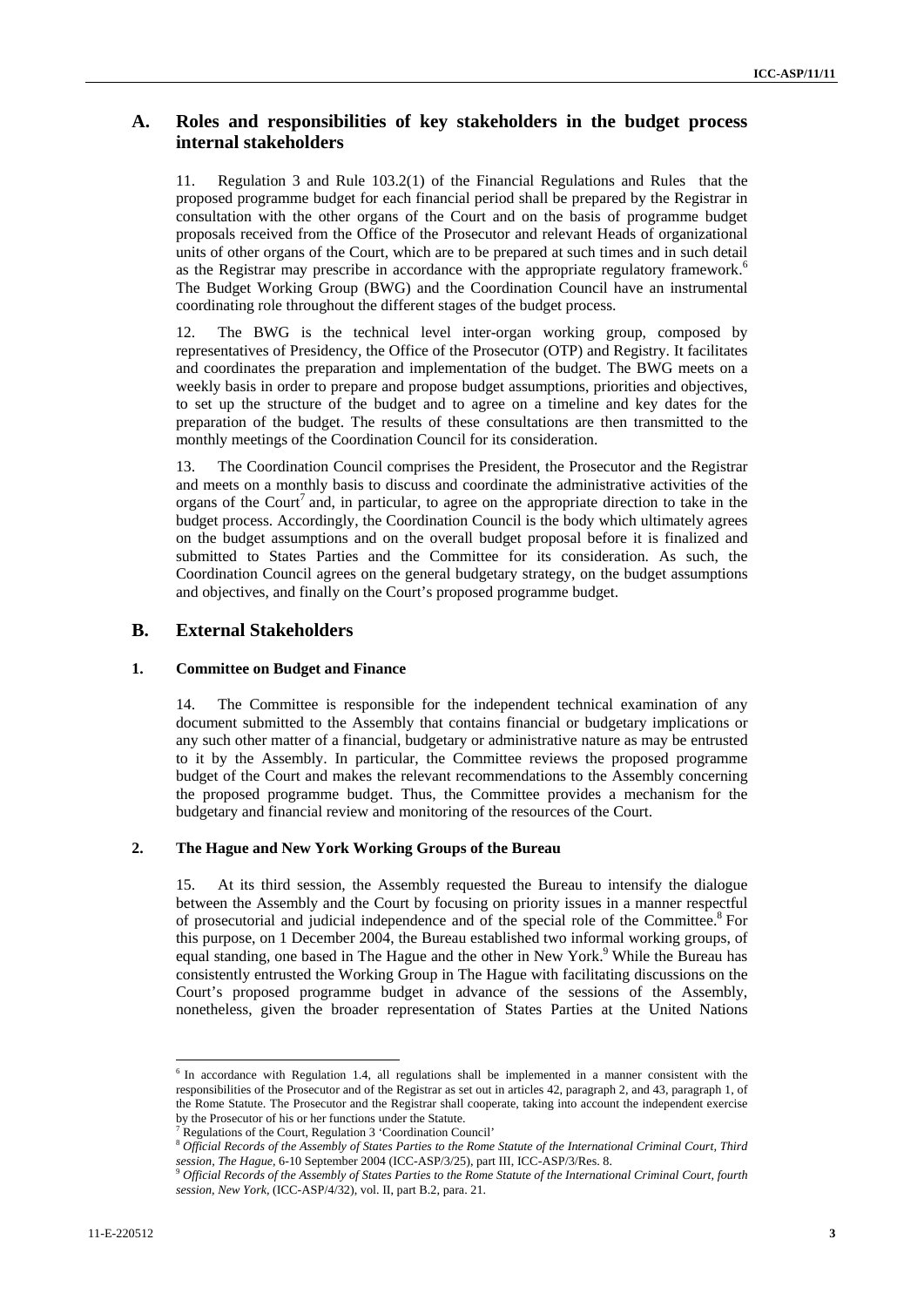Headquarters in New York, the Working Group in New York also provides a useful forum for these discussions.

16. Building on the work of the Committee, the Bureau's budget facilitator has the task of ensuring that all relevant issues are efficiently and effectively addressed in advance of the Assembly session. During the facilitation process, representatives of the States Parties express their views and seek clarifications from the Court on the proposed programme budget and the recommendations of the Committee when required. According to practice and in order to ensure continuity in the consultations, the Bureau's budget facilitator is normally subsequently appointed as Coordinator of the Assembly's Working Group on Budget at the Assembly sessions.

#### **3. Assembly of States Parties**

17. Pursuant to Article 112.2(d) of the Rome Statute, the Assembly is mandated to consider and decide the budget for the Court. For this purpose, and on the basis of the Court's proposed programme budget and taking into account the reports of the Committee and the Bureau, the Assembly adopts a resolution authorizing budget appropriations for each of the Court's major programmes.

### **II. From strategic planning to budget process**

18. The overall context for the Court's strategic planning process is the principle that there is no higher priority than the implementation of the independent mandates and functions of the different organs set out in the Court's regulatory framework. The Court's Strategic Plan guides the planning and implementation of the Court's budget process, and the Court's budget objectives for each calendar year are linked to it. The Strategic Plan is used to link and identify yearly priorities, which are integrated as far as possible into the budget cycle and performance reporting. The Strategic Plan was first adopted in 2006 and revised in 2008. Under the present Plan the Court has identified eleven strategic objectives, which are linked to the three major goals of the Court. The Court is currently revising and updating its Strategic Plan in order to cover the period from 2012 to 2017.

19. The annual budget also serves as a tool for setting annual strategic budget priorities, which are reviewed each year by the Court. For example, in its 2012 proposed programme budget, the Court identified three strategic priorities involving clusters or areas in which the Court is currently focusing its attention.<sup>10</sup> Further to this, the Court has also identified eight primary risk categories over the past two years and has been working towards formalizing and further strengthening its risk management system.

20. Performance indicators have been used by the Court since 2004 at the major programme level to measure performance. These indicators, which are linked to the Court's strategic goals and objectives, have evolved over the years in line with the changes in both the external and internal environment. As a result, programme budgets since 2010 all contain approximately 100 performance indicators on which the yearly report to the Committee and States Parties on programme performance provides an update by indicating the level of actual achievement for each performance indicator.

## **III. Budgeting process at the Court**

#### **A. Budget Planning Process: Formulation of budget assumptions, identification of key cost drivers and agreement on the budget timeline**

21. The primary objective of the Court's budget planning process is to ensure that the budget priorities are set in line with a strategic and consolidated approach of all the organs and major programmes of the Court. As a first step, the Judiciary and the Office of the Prosecutor provide informed estimates of the level of their foreseen judicial and prosecutorial activities, which includes activities at the different stages of the proceedings,

<sup>&</sup>lt;sup>10</sup> See Approved Programme Budget for 2012 of the International Criminal Court, ICC-ASP/10/20, para. 18.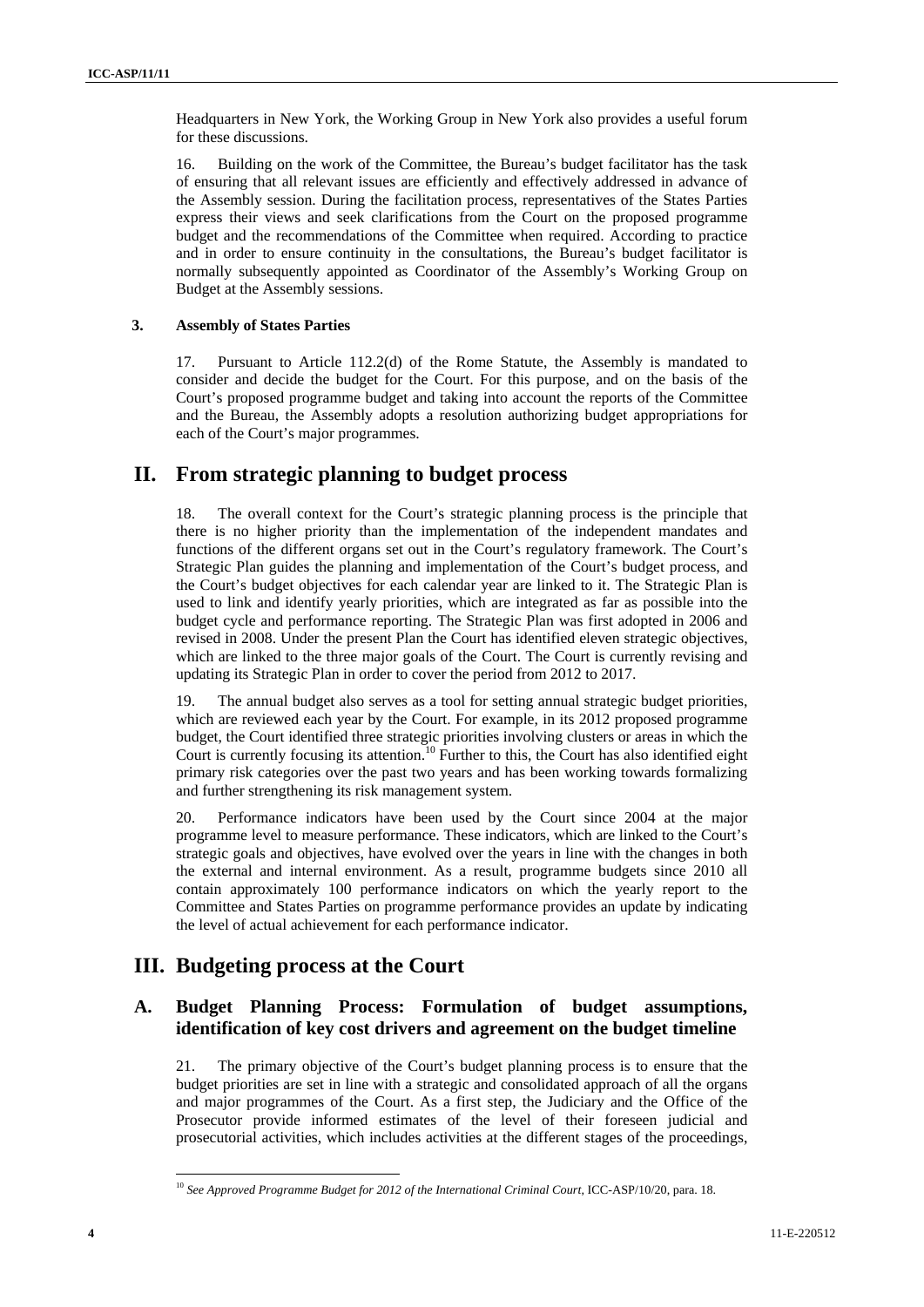as well as investigations and analysis activities. Such information includes an estimated judicial calendar and the foreseen number of situations, investigations, cases and situations under preliminary examination, as well as of any residual investigation.

22. This information is passed to the Registry, which calculates the impact of these activities for the operations and services to be provided by different parts of the Registry itself. On the basis of all this information, the BWG assembles a list of detailed common budget assumptions which are submitted to the Coordination Council for consideration and agreement. Once these assumptions and the strategic framework of the budget have been agreed upon, the Heads of Organs define the strategies that best fit their respective operational requirements. The agreed common assumptions are used as a basis for each organ to calculate its budgetary requirements.

23. At this stage, it should be noted that some of the major programmes which fall administratively under the Registry, have budgets linked to the judicial or prosecutorial assumptions, while others such as the Secretariat of the ASP and the Project Director's Office (permanent premises) have budgets which are driven by other, independent factors.

24. In its efforts to improve the budget process in terms of budget transparency and predictability, and to capture the major cost drivers that will determine the formulation of future budgets, the past standard assumptions have been reviewed for the 2013 proposed budget and enhanced into operational assumption indicators that meaningfully reflect the key activity levels that need to be provided for in the budget.

#### **B. Other cost indicators**

25. While formulating the assumptions, the BWG also considers other important parameters that will have an impact on the budget, such as salary scales, vacancy rates, travel rates, etc. This ensures that the entire Court makes its budgetary calculations on the same operational basis.

#### **C. Budget timeline**

26. The timeline is prepared on the basis of the major milestones to be achieved for key budget stages, keeping in mind the schedules of the Coordination Council and the Committee and Assembly meeting dates. A sample budget timeline for the proposed 2012 budget is attached in the Annex.

#### **D. Predictability of budget assumptions**

27. It should also be noted that the decisions on the budget assumptions vis-à-vis judicial and prosecutorial activities rely on a generally accepted understanding of what is an 'unforeseen situation' or 'unavoidable expenses that could not be foreseen or could not be accurately estimated at the time of adoption of the budget' – namely any event with a significant budgetary impact on the Court which could not be accurately financially quantified with a sufficient degree of certainty prior to the adoption of the budget.<sup>11</sup> The Court also continuously monitors possible prosecutorial and judicial activities in the following year with a possible financial impact which are, while possible, not yet sufficiently certain in order to be included in the budget. This monitoring enables the Court to react swiftly when an additional activity materializes and notify its stakeholders in the most efficient manner of such.

## **IV. Budget preparation and compilation process.**

28. Pursuant to Regulation 3 of the Financial Regulations and Rules, the proposed programme budget for each financial period is prepared by the Registrar in consultation with the Presidency, Chambers and the Office of the Prosecutor. In accordance with Rule 103.2 the Registrar asks the Office of the Prosecutor and relevant Heads of organizational

<sup>&</sup>lt;sup>11</sup> See Regulation 6.6 of the Financial Regulations and Rules.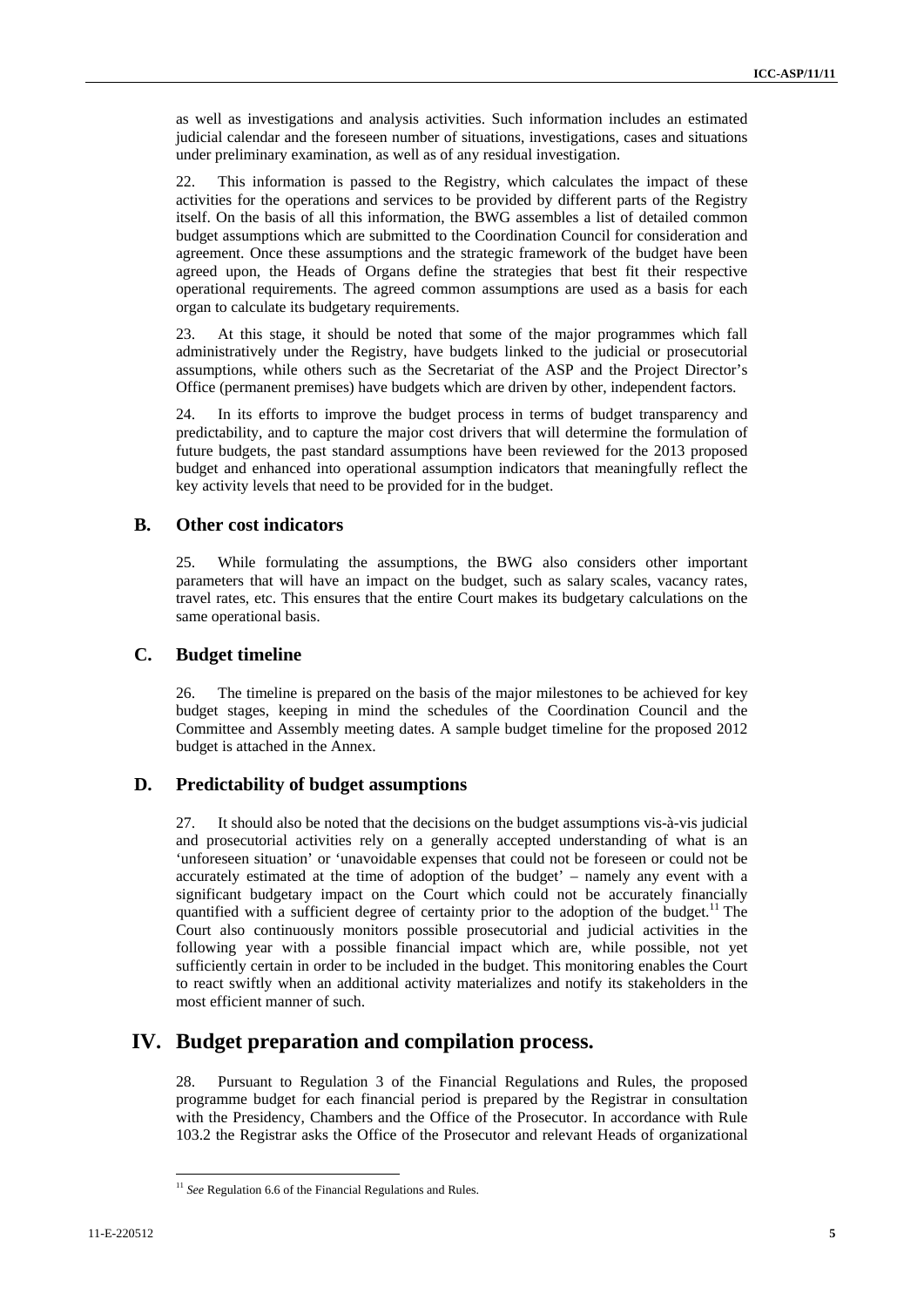units of other organs of the Court to prepare programme budget proposals for the following financial period as per the budget guidelines, taking into account any recommendations that the Assembly or the Committee have made. To launch the annual budget preparation exercise, the Registrar formally issues the agreed budget assumptions and timelines to all budget stakeholders and follows up with further issuance of detailed budget preparation guidelines.

#### **A. Budget guidelines**

29. On the basis of the assumptions and the additional parameters, the Registrar sends the budget guidelines, which include the budget assumptions and service requirements, to all of the different major programmes for them to prepare their respective budgets. This document contains templates, guidelines and instructions to help managers to complete the submission forms for the programme budget. It also provides guidance on what needs to be filled in by each individual section, and what will be calculated automatically. The budget guidelines contain submission sheets and schedules and cover all items of staff and nonstaff costs.

#### **B. Service requirements**

30. For the purpose of the Registry, these guidelines also include the list of service requests submitted by the other organs of the Court as well as within the various Registry sections. This is essential in order to identify the exact nature and scope of the services that are to be delivered and will form the basis of the cost of delivery of such services.

#### **C. Work plans and priorities**

31. Managers within the Court adjust the work plans of the organizational units under their control to suit the budget priorities and readjust their work priorities based on the assumptions and the guidelines. Such an approach helps to prioritize allocation of resources and allows for the integration of the activities of different sections in order to avoid duplications.

#### **D. Capital investments replacements**

32. At this stage the Court also identifies the known and potential risks or cost pressures with regard to capital investment replacement requirements, and decides which items are of priority, keeping in focus medium-term replacement requirements.

#### **E. Compilation of the budget figures**

33. Rule 103.2 of the Financial Regulations and Rules<sup>12</sup> provides that the Registrar shall ask the OTP and the heads of organizations units of other organs of the Court to prepare budget proposals in such detail as the Registrar may prescribe. Accordingly, major programmes prepare and scrutinize their respective budget proposals and narratives and submit them to the Registry. The Registry then compiles the information. The compiled input received from the major programmes is then considered by the BWG.

<sup>&</sup>lt;sup>12</sup> Rule 103.2

Preparation of the proposed programme budget

<sup>1.</sup> The Registrar shall ask the Office of the Prosecutor and relevant Heads of organizational units of other organs of the Court to prepare programme budget proposals for the following financial period at such times and in such details as the Registrar may prescribe, in accordance with the Financial Regulations and Rules, any prescriptions that the Assembly of States Parties or the Committee on Budget and Finance may make, as well as any further regulations, rules and instructions.

<sup>2.</sup> On the basis of these proposals, the Registrar shall elaborate a consolidated draft programme budget that he/she will submit to the Committee on Budget and Finance.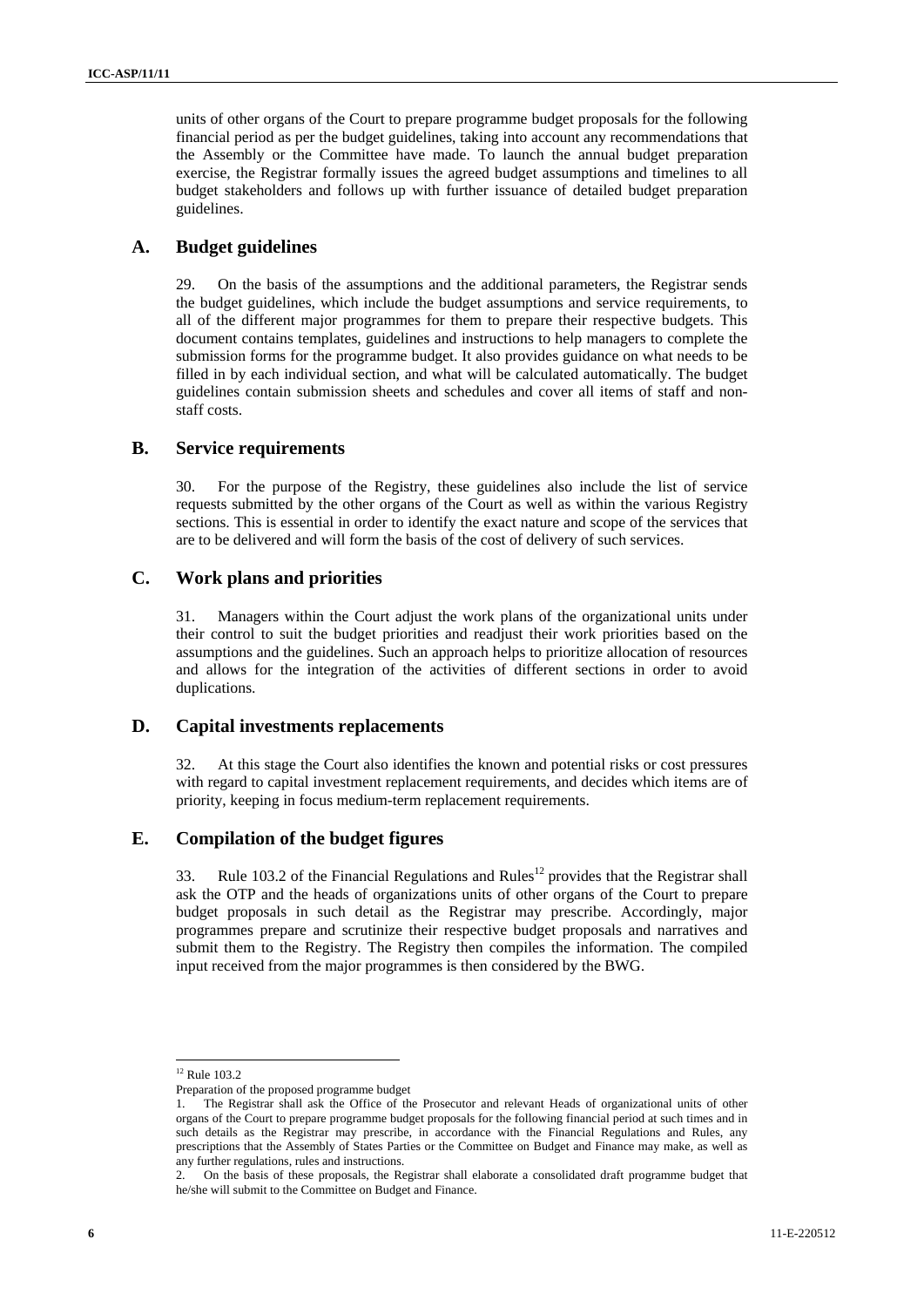#### **F. Budget narratives**

34. The budget narratives set out the workload indicators, concrete objectives of each sphere of activity and expected outcomes and justify the resources that are requested to carry out the work plans of the different organizational units. The Registrar monitors the implementation of the budget during the financial period in consultation with the other organs and reports in the context of the next proposed budget on actual performance attained during the financial year to the Committee and Assembly.<sup>13</sup>

### **G. Budget proposal review**

35. The compiled proposed programme budget document is finally reviewed on an interorgan basis.

### **V. Budget submission, review, and approval process**

36. During the entire budget process, the issue of the budget remains on the agenda at the Coordination Council monthly meetings. The BWG, which constantly monitors all developments at every stage of the process, feeds information to the Coordination Council in advance of each of its meetings. The overall budget is compiled by the Registrar, subsequently considered by the BWG and finally submitted to the Coordination Council for discussion and approval. Once the Coordination Council agrees on the overall budget, Registry finalizes the preparation of the budget before its final submission to States Parties and the Committee.<sup>14</sup>

## **VI. Conclusion**

37. As the Assembly of States Parties and the wider international community celebrate the Court's tenth anniversary, it is appropriate for the Court to look for improved ways of meeting the challenges facing it, particularly in the area of its budget. A meaningful review of its current budget process needs to address at least the following challenges to the system which has evolved over the last ten years:

#### **A. To enhance budget predictability**

38. The unpredictable nature of the Court's judicial work makes it extremely difficult to produce fully reliable assumptions a year in advance of the financial period for which the Court is budgeting. Faced with a variety of possibilities, the Court has adopted a relatively conservative approach to assumptions, so as to avoid over-budgeting and a possible consequent underspend. Nevertheless, it should be noted that basing the preparation of the budget on conservative assumptions equally runs the risk of under-budgeting and that this approach is only warranted in combination with the existence of a properly funded contingency fund.

#### **B. To ensure budget sustainability**

39. In the context of increasing resource constraints and the difficulty of expanding the donor base.

#### **C. To identify and forecast long-term cost implications**

40. In areas such as capital investment replacements, staff costs and major project costs.

<sup>&</sup>lt;sup>13</sup> The Registry's periodic performance report is created through an inter-organ drafting and consultation process. <sup>14</sup> *See* Rule 103.2 of the Financial Regulations and Rules.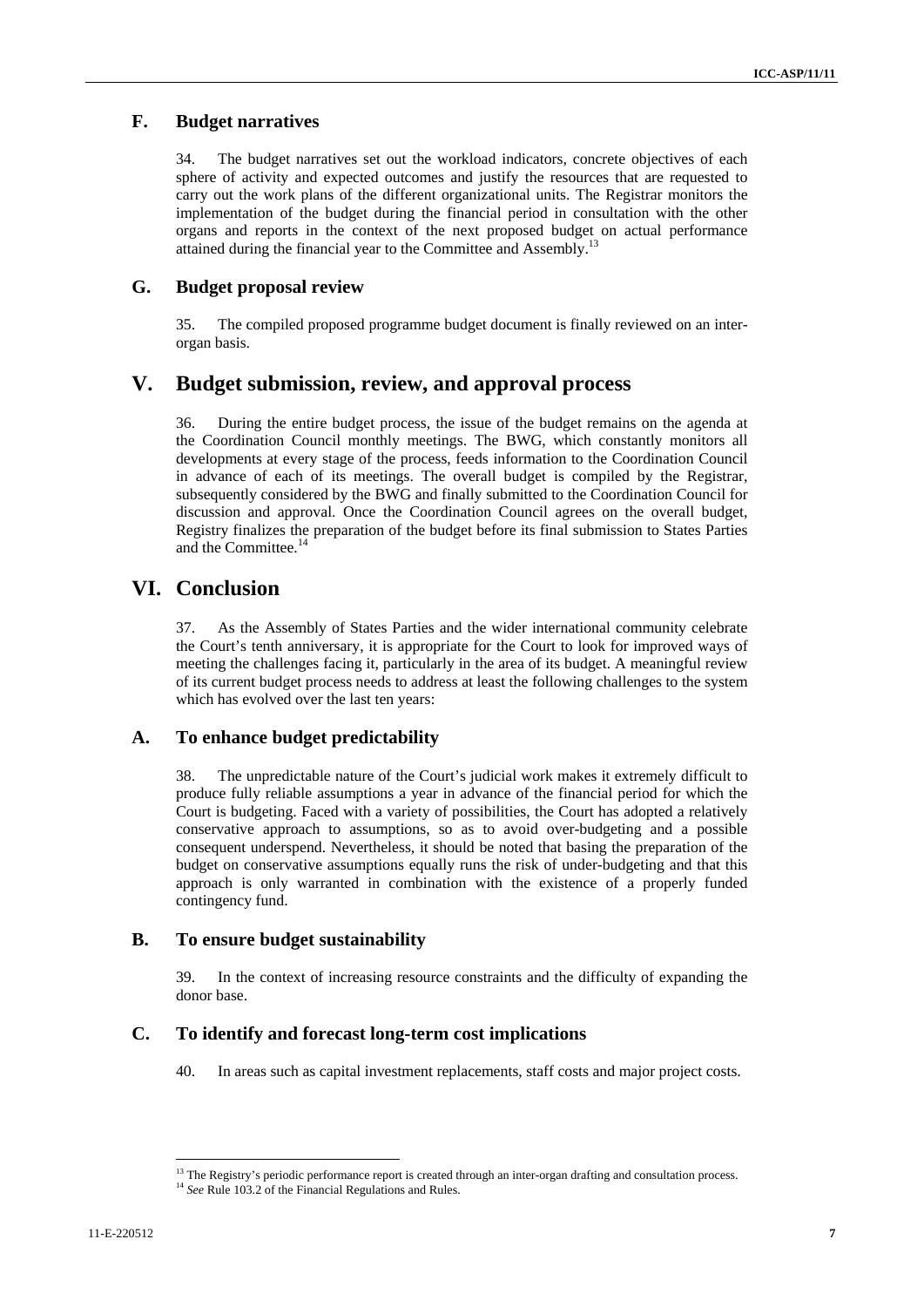#### **D. To prioritize key areas of activities**

41. As many of the mandated activities are triggered by judicial or prosecutorial activities, over which the Court internal management may have little or no control.

#### **E. To integrate activities and avoid overlaps**

42. Within and between major programmes.

#### **F. To increase transparency of the budget process**

43. For example, a recent attempt to improve the budget process has been the introduction of budget options analysis in the 2013 budget preparation. Accordingly, a split is introduced between the assumptions for the 'Regular Budget' and 'Scenario' assumptions to present additional scenarios with the associated likely activities for that scenario. This approach is intended to give more transparency to the budget process by also indicating the uncertainties which may trigger supplementary budget proposals or lead to contingency fund notifications. Further, the scrutiny of the Court's budgeting process in the Study Group on Governance will render the Court's budget more transparent to the States Parties.

#### **G. To achieve cost containment**

44. Through sustainable efficiency measures, achieved with minimal resources and through streamlined structures and processes. Efficiency and effectiveness are cross-cutting values, which will continued to be realized through the flexible use of resources, the review and standardization of procedures, cooperation and learning from other similar organizations, the re-engineering of processes and the appropriate use of new technologies and effective external relations.